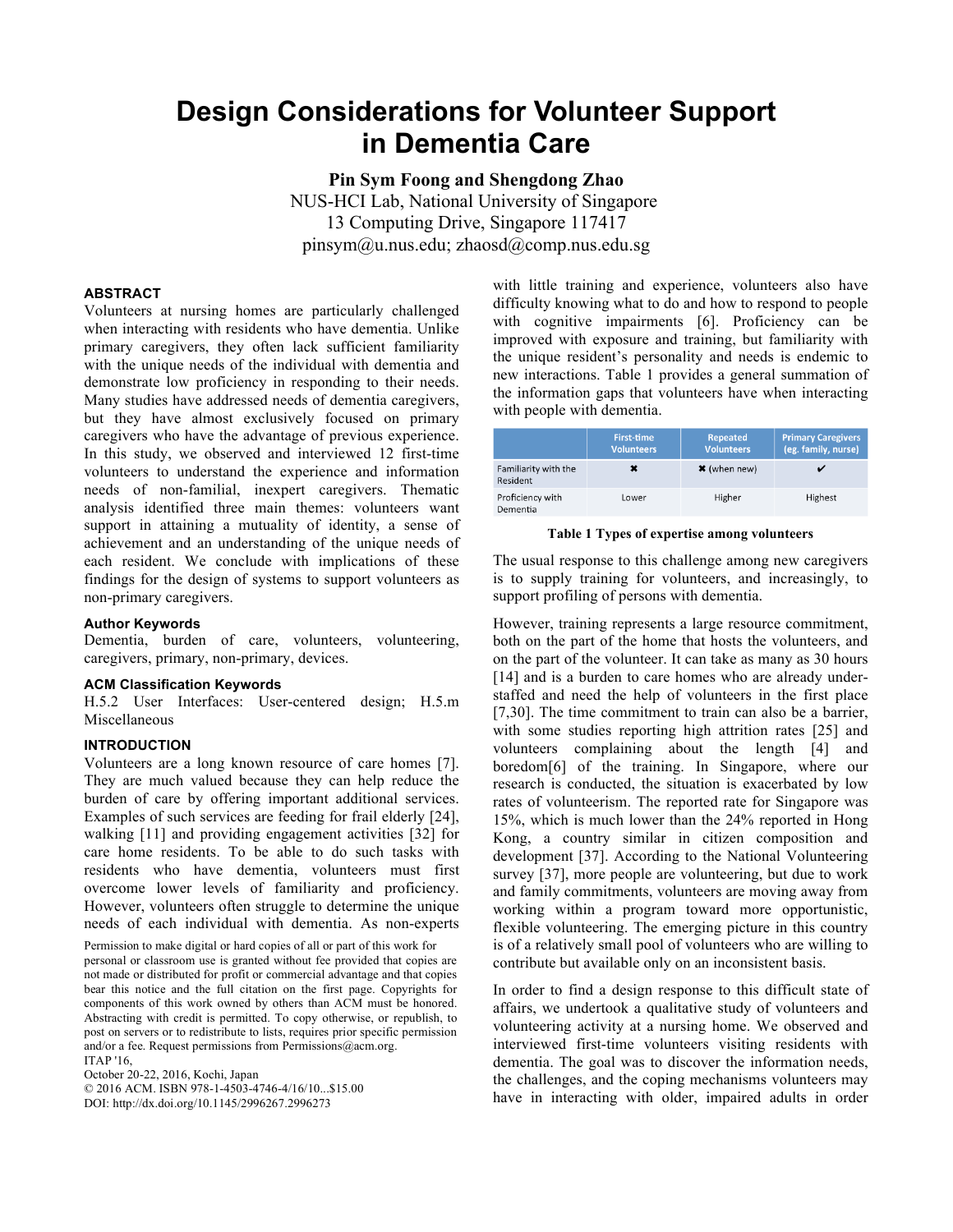discover opportunities for design. It is well established that the presence of a mediating device such as an activity, a video or a custom-designed interactive system has been known to promote interpersonal interaction [10,12] and act as a focal device [1]. Hence, in this study we wanted to further explore how volunteers may use these devices to engage and interact with older adults with dementia.

The key findings of the study are that volunteers tend to search for ways to understand the personality of the individual they are meeting, in order to find commonality and empathy with the resident. We also found that volunteers placed emphasis on their sense of achievement during their interactions, and linked these achievements with their knowledge of the specific, unique needs of each resident. The need for achievement is not emphasized in other volunteer studies in other countries [6,9] and may be linked to findings regarding quality of care as a source of caregiver burden among East Asian populations [20,27]. Finally, we found that volunteers used a device during a volunteer interaction as a ready supply of alternative activities to engage and interest the resident. Taken together, these findings point to new opportunities in profiling and device development towards the support of volunteers in dementia care.

Our findings have the following contributions to the field of research in technology-supported dementia care:

- Implications for design of profiling systems, with new directions on the type of information volunteers need when interacting people with dementia
- Design implications for in-visit support systems that address volunteer activity needs

# **RELATED WORK**

# **Personhood in Dementia Profiling**

The goal of creating profiles of persons with dementia can be seen as the support of *personhood*. Person-centered care [15] emphasizes the importance of taking into account the needs of the patient as a *person*, and not just focusing on the biophysical effects of the disease. In Kitwood's seminal work on person-centered care [15], he defines personhood as 'a standing or a status that is bestowed on one human being, by another in the context of relationship and social being' (p.8). In dementia, communication abilities may be lost, but personhood and dignity can be maintained via the relationships and interactions with other people. Within person-centered care therefore, the personal and social identity of a person with dementia arises out of what is said and done with them. Unfortunately the impairments of the disease gradually erode the ability of the individual to represent themselves as people.

HCI research to support the negotiation of personhood has taken on many forms. *CIRCA* [8] and *What Remains?* [3] were conversation support systems for family and care

staff, Hanson et al. [35] and Maiden et al. [21] proposed holistic health records for hospital caregivers in order to support the caregiving in delivering person-centered care. Wallace et al. [34] collaborated with family and the person with dementia to design wearable art as expressions of selfhood.

While these studies offer important information about compensating for cognitive impairments in conversation, the main interaction partners were all people who either have expertise with dementia care (formal caregivers) or pre-existing knowledge of the senior with dementia (informal caregivers, usually relatives).

The research gap lies in the underlying advantage that experienced caregivers have when communicating with or interpreting non-verbal communications from people with dementia. The differentiating issue between primary and non-primary caregivers is that primary caregivers, with the benefit of history and experience with the disease, are more able to compensate for the impairments of the individual. The absence of such information as a background to care was brought to the fore in a Swedish program where volunteers were trained together with family caregivers. According to the volunteers, one of the key benefits and sources of satisfaction with the program was knowledge transfer regarding the particular needs and interests of the person with dementia [13]. A similar finding was reported in a Portuguese program. Particularly during initial visits, volunteers wanted to know more about the abilities, skills, interests, routines and preferences of the person with dementia [9]. A Canadian study on volunteers in a friendly visiting program had volunteers requesting for medical background information [6]. None of these needs have been documented with work involving primary caregivers.

When volunteers need more information, issues of balancing privacy and benefit come to the fore. To make such decisions, researchers need to understand better what volunteers use the information for, and how it improves the interaction with the resident who has dementia.

# **Volunteer Training**

In HCI studies, there has been an increase in work to support caregivers, but again, these have been focused on primary caregivers, both professional and informal.

In social work studies, studies on volunteer training has often focused on the question of *content*: empathy [25], education [4] and behavioral adjustment for volunteers. However it is difficult to reconcile such training needs with training commitment. Some programs can take as many as 30 hours [14] and is a burden to care homes who are already under-staffed and need the help of volunteers in the first place [7,30]. The result is often high rates of attrition [16,25] and volunteers complaining about the length [4] and boredom[6] of the training.

Given the Singapore context of low volunteerism and low commitment to programs, a key question becomes the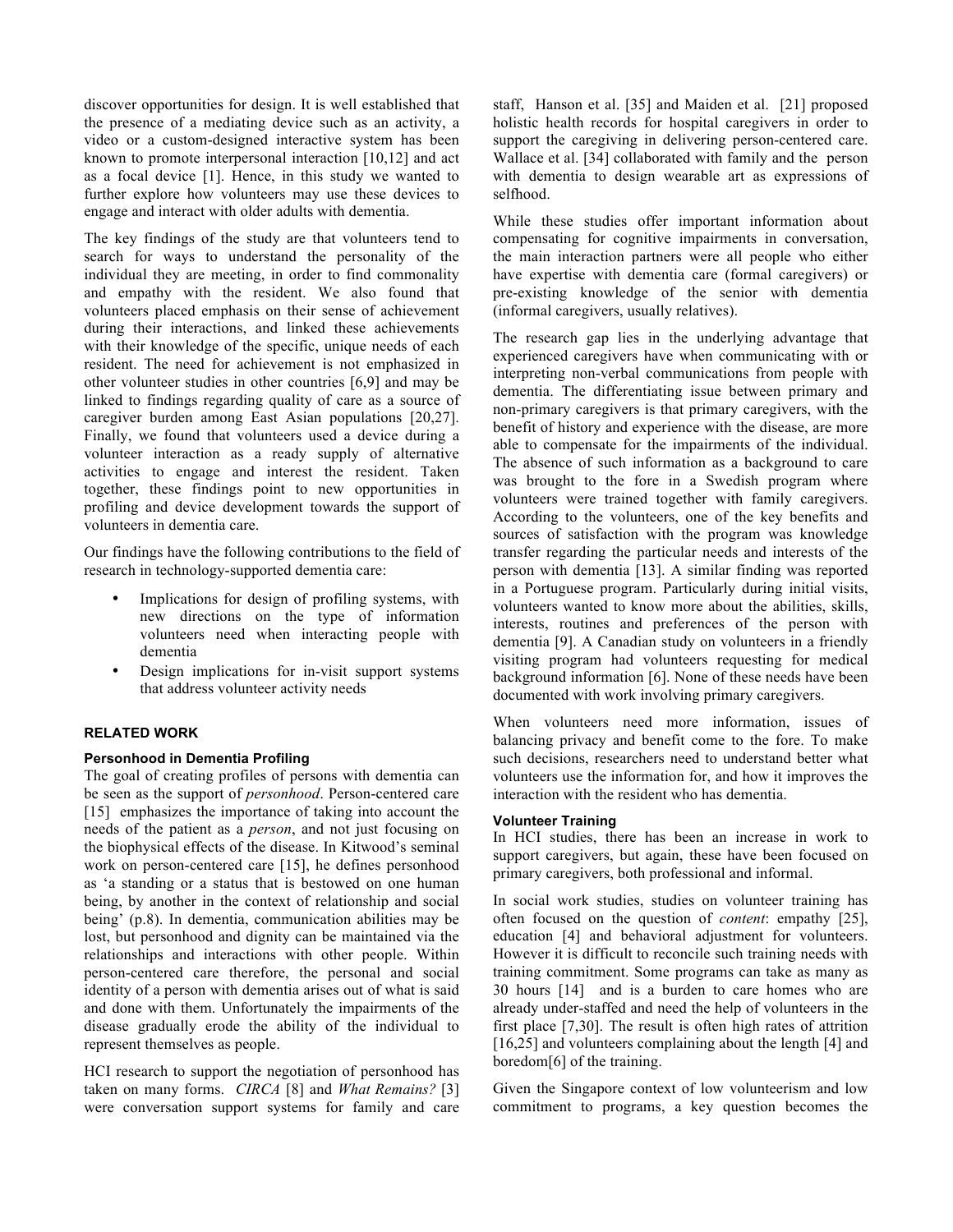*delivery* of training, rather than the content of the training. How can volunteers be trained more efficiently while avoiding further burden on nursing homes? How can they gain the skills needed to fulfill their duties in a shorter time period?

## **OBSERVATIONAL STUDY**

We began our research with the primary author volunteering with a nursing home. The goal of this preliminary research was to gain understanding of the onthe-ground realities of volunteering in a nursing home. During this 6-month period, the author participated in various volunteer activities, and spoke with care staff and administrators within the care home and therapists outside the care home who specialize in community care. We report on these findings with regard to factors that influence profiling practices, and volunteer training.

The nursing home is a 250-bed, means-tested nursing home in Singapore. At the time of study, the majority (95%) of the residents were long-term residents. Ethnically, the residents are a mix of Chinese, Indian and Eurasian descent, and speak a variety of languages such as Mandarin, Hakka, English and Malay. The age distribution was 35 to 102 with 60% female, which is reflective of the nursing home population in this country [36].

## **Factors that Affect Volunteering**

The home receives approximately 40 single-visit volunteers a month, mostly from varying corporate social responsibility programs and youth service learning programs. These volunteers engage in various programs such as games (digital and traditional), performances, and reminiscence sessions with the residents of the home. In addition they have up to 20 long-term volunteers who contribute their services on a weekly or monthly basis, doing instrumental activities such as hair cutting, gardening, or conducting bingo sessions. The home does not collect data on these visitors, but they characterize their volunteers as being mostly youth and adult volunteers, with an estimated age range of 11-67 years old. This pool of volunteers is constantly shifting in number and abilities since volunteer return is not guaranteed. The home's Volunteer Coordinator explained, "*A regular commitment over a year is extremely difficult to negotiate with our partner schools. They have their own schedules too, so we just accept when we can, and try to request for help from them when we need it.*"

Hence, the home experiences volunteers as an unstable resource, highly variable in supply and composition. It is difficult to recruit volunteers for a casual commitment, much less enroll them into a training program. Training is an important component of increasing the proficiency of these volunteers, but there is a need to innovate the way the training is delivered.

#### **Factors that Affect Profiling**

In Singapore, it is an act of filial piety to keep care for the elderly in the home [29]. The majority of elderly are cared for at home [23], usually with the aid of foreign domestic workers, if the family has the means to pay for such help.

Therefore, admission to a long-term care facility is often preceded by pressing conditions, of a social, emotional and financial nature [29]. An occupational therapist in our partner home described an oft-observed situation: "*Very often, our residents are here due to a limited psychosocial support network – they are estranged from family, have less supportive children, and previously led an isolated lifestyle*." In other words, there is often a lack of a willing and able family caregiver. The word 'abandoned' would not be an exaggeration in describing the social context of many of the residents. In our later experience of recruiting our resident participants, we often waited for more than two weeks for guardians to respond to informed consent requests, despite repeated calls and emails from the home.

The effect of this estrangement is the loss of a source of holistic, biographical information about residents who have dementia. Care workers wishing to know more about the background of residents often have no recourse in family informants. In effect, for many cases, identities need to be constructed anew upon entering the nursing home. For persons with dementia who often forget details about who they are, this would likely prove to be an even more challenging task.

We spoke to a community care therapist about the elicitation and retention of such holistic and biographical records, and we were told that such data rarely exists. Even when holistic profiles were created at some point, they may not transfer with medical records, due to differences in record keeping formats and procedures between care agencies. In her words, "*Sometimes, no one even asks for the holistic profile.*"

Additional pressures on shared knowledge of the resident are high care staff turnover rates, something that is shared in the rest of the world [30]. In the 6 volunteering months at the home, there were approximately 5 staff departures out of a total of 70 staff. Due to the lack of non-medical record keeping, whatever gathered knowledge regarding residents that was not documented would also depart with the staff member.

# **Summary**

In this observational study we found that, as with primary caregivers, there is a need for interventions that promote the presentation of self and negotiation of self for people with dementia. The difference for this context lies with the lack of family informants, making it even more difficult to obtain a source of reliable background information. If personhood is relational and actively constructed, then residents with dementia in nursing homes are doubly disadvantaged in this respect - by the disease and by the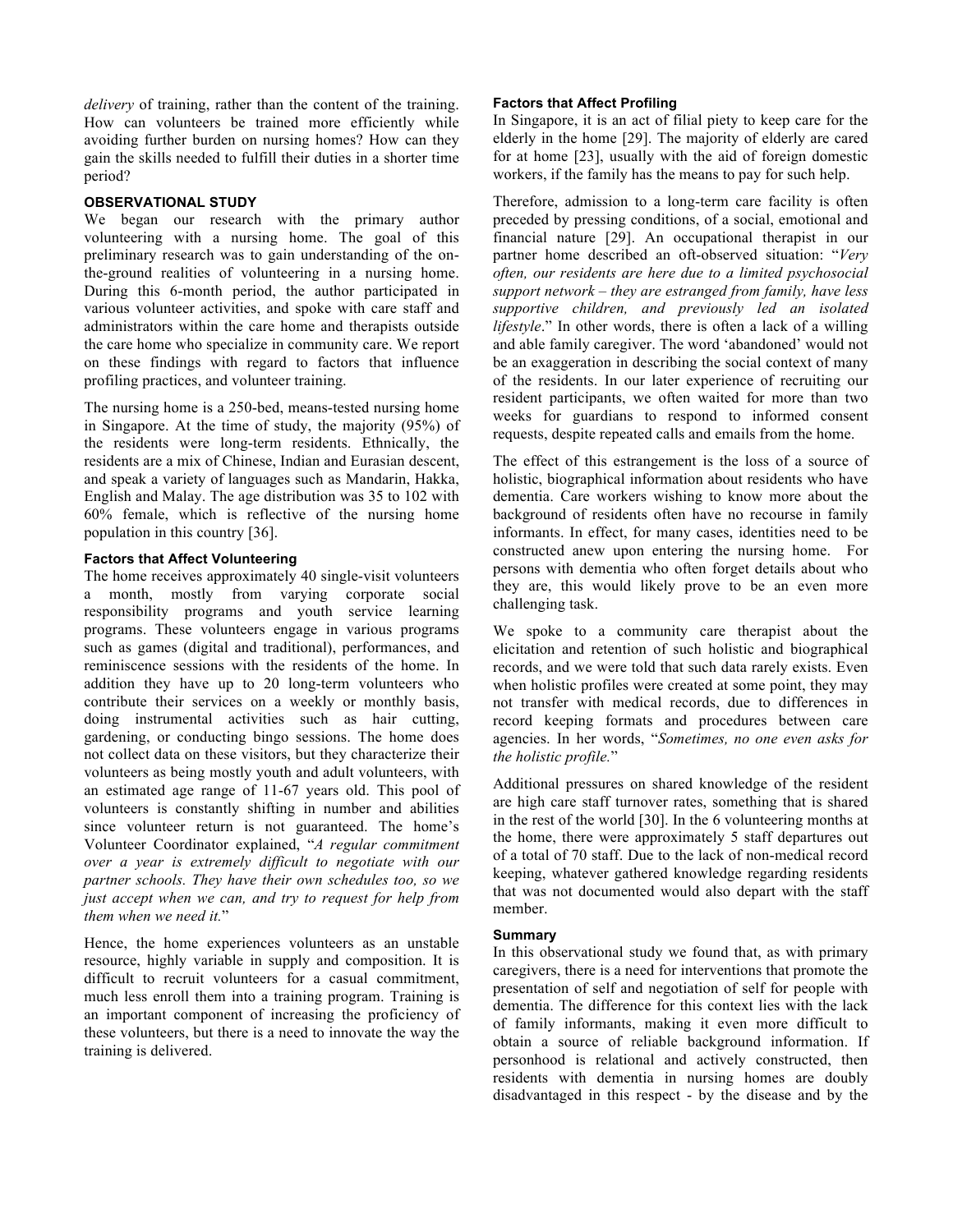context of social isolation. Volunteers, particularly first timers, represent a third level of disadvantage, caused by the infrequency of contact with residents and lack of knowledge about working with individuals with dementia. Hence, for first-time volunteers at nursing homes, the state of unfamiliarity they find themselves in can be perpetuated by the shortage of systems to collect and maintain holistic profiles of residents. We also identified a need to innovate in the way training is delivered.

# **VOLUNTEER STUDY: CONVERSATIONS WITH AND WITHOUT DEVICES PRESENT**

As with related work on profiling systems (e.g. [22,35], the first study helped us to identify a strong need for ways to support interpersonal interaction via the representation of self. What remains unclear is the nature and depth of the information needed. With primary caregivers, there is minimal concern regarding the violation of patient privacy. However with volunteers, many of whom may be once-off visitors, caution must be exercised to balance the residents' right to privacy with the potential benefits of interaction via the sharing of personal information.

This balancing act of privacy versus sharing indicates a need to study what are the most helpful types of information that a first time volunteer might need, in order to effectively interact with people with dementia. Thus, our study focus moved to a close observation of first-time volunteer visits, and post-visit interviews, in order to uncover what types of shared information boosted interaction with the residents. In addition, we had the additional interest in examining tablets as a possible volunteer resource in the visit scenario.

#### **Method**

#### *Participant Recruitment*

We recruited residents with a diagnosis of dementia. No other inclusion criteria were specified, but the home's therapist explained to us that she selected residents who were relatively social and relatively open to participating in activities.

Visitor volunteers were recruited from college students in a service-learning program. Volunteers were matched to the residents based language match. The therapist advised us that, based on her experience on how residents respond, we should also cross-gender match to improve the likelihood of a good interaction. During recruitment, volunteers were informed that the purpose of the visit was to study "interactions with people living with dementia". All volunteers were first time visitors to a nursing home (n=12, 50% Male, Age Mean=18.6, SD=0.86).

Volunteers were compensated for their travel expenses. Residents were compensated with a grocery voucher equivalent to approximately USD 15.

#### *Visit Conditions*

In order to generate meaningful comparisons, we structured the visit conditions. There were three visit conditions -

| $\bar{\mathbf{V}}$ | Age/<br><b>Gender</b> | <b>Object</b> | $\mathbf R$ | <b>Resident Characteristics &amp;</b><br><b>Communication Difficulties</b> |
|--------------------|-----------------------|---------------|-------------|----------------------------------------------------------------------------|
| 1                  | 20/F                  | None          | A           | 72/M, AMT 8/10 (mild),                                                     |
| 2                  | 18/F                  | iPad          | A           | English, with some minor                                                   |
| 3                  | 19/F                  | Robot         | A           | speech difficulties                                                        |
| $\overline{4}$     | 18/F                  | None          | B           | 59/M, AMT 4/10 (severe),                                                   |
| 5                  | 19/F                  | iPad          | B           | English, Mandarin and                                                      |
| 6                  | 18/F                  | Robot         | B           | Hokkien, difficulty                                                        |
|                    |                       |               |             | constructing sentences                                                     |
| 7                  | 20/M                  | None          | C           | 74/F, AMT 3/10 (severe).                                                   |
| 8                  | 19/M                  | iPad          | C           | Hokkien and Malay, minor                                                   |
| 9                  | 19/M                  | Robot         | C           | speech difficulties                                                        |
| 10                 | 18/M                  | None          | D           | 91/F, AMT 3/10 (severe).                                                   |
| 11                 | 17/M                  | iPad          | D           | English, extreme                                                           |
| 12                 | 19/M                  | Robot         | D           | forgetfulness (repeated)                                                   |
|                    |                       |               |             | questions and topics)                                                      |

**Table 2 List of Volunteers (V) indicated with numbers and Residents (R) indicated with letters**

with nothing, with an iPad, or with an interactive pet robot, as listed in Table 2. This was done to permit comparisons of the visits with a device present, versus visits without a device present. Having more than one interactive device would allow us to draw insights based on the particular affordances of the device, and not just on the presence of an interactive object. To avoid introducing too much variability, the iPad was loaded with just one app - a pet game that depicted an interactive cat, with functions set to approximate those of the robot (Figure 1).

Each resident met three different volunteers over two weekends, in the order presented in Table 2. We chose this study design to reflect the transient, once-off nature of a majority of volunteers that we had observed earlier. Volunteers were instructed to visit for up to 30 minutes, or earlier if they felt that the session should end.

Those with devices were asked to 'introduce the cat app/robot pet' to the resident. They were given approximately 10 minutes to familiarize themselves with the device before being introduced to the residents, and then



**Figure 1 Showing affordances of the pet robot (top row) and the pet app (bottom row) with responses to tickling, hitting/tapping and stroking**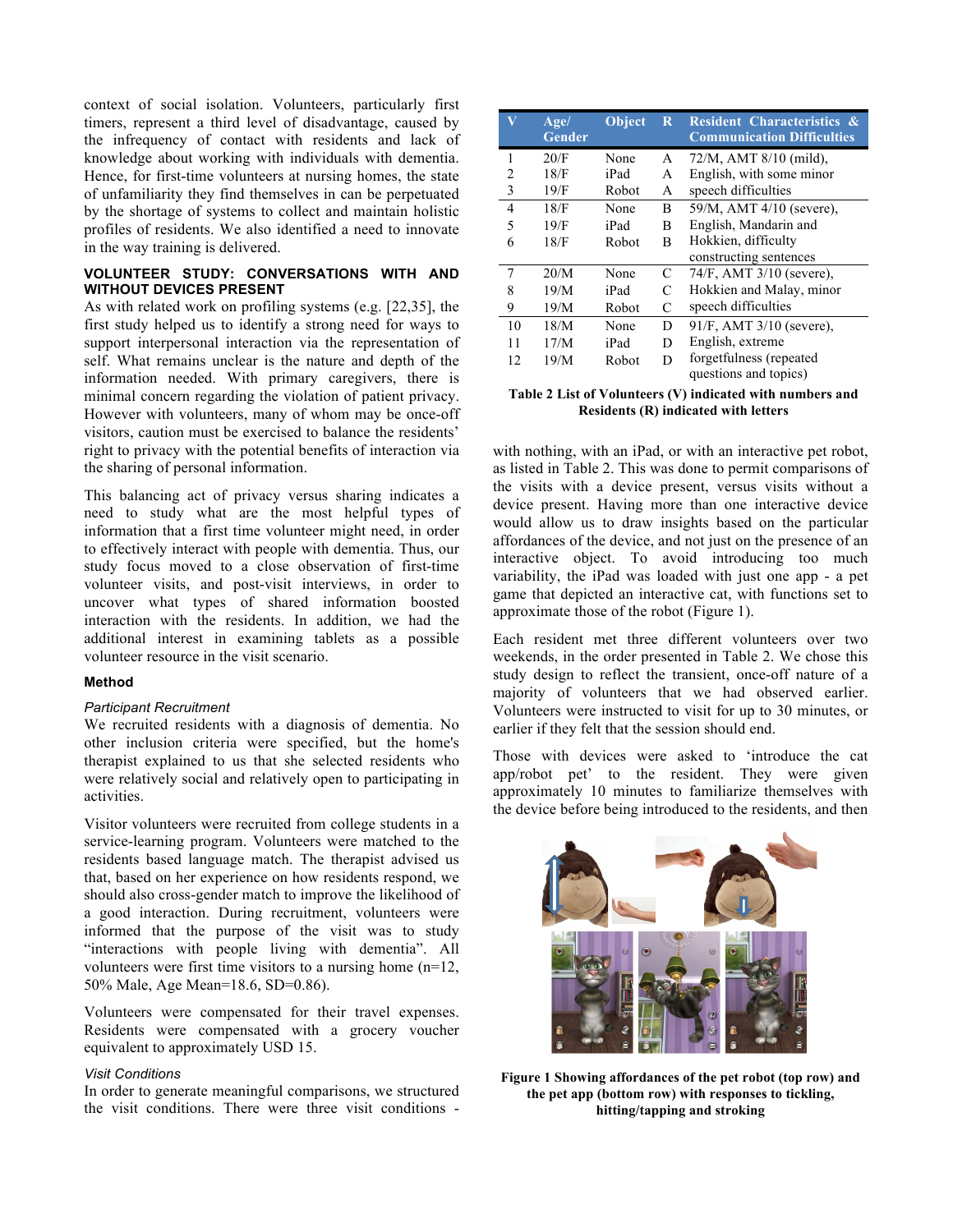The pair was left alone up to 30 minutes. We video recorded each session. Visits took place in groups of 2 or 3 pairs in a sitting room on the nursing home premises.

## *Interview Format*

From the preliminary observations of school-aged volunteers, we decided it was important to moderate the demand characteristics of the interview. The first barrier to speaking honestly was the implied rudeness when giving an opinion about another person. Secondly, Asian values teach that the elderly must be respected. To reduce the effects of these impediments to frankness, we did not conduct the interview ourselves, as our older appearance and position of authority might cause them to fear being offensive and be less open about their attitudes.

Therefore, we deployed our student research assistants (4) who were within the same age group. They were trained in the interview method by the lead author, with two opportunities to practice on each other prior to the actual session. The research assistants were supplied with openended interview questions and the interview was audiorecorded for later review by the research team. In addition, the interview questions included three ways of asking for the volunteers' more fraught opinions - what did they *dislike,* what did they find *unusual,* and what would they *change* in the future.

## *Resident Questionnaire*

We asked the residents three questions: We wanted to know if they enjoyed visit, if they had enjoyed the current visit, and if they liked computers. We also spoke to them postsession to understand their feelings about the session.

#### **THEMATIC ANALYSIS RESULTS**

A thematic analysis of interview data [2] was chosen for the exploration of difficulties of first-time visitors, coping methods, and identification of key informational needs of new volunteers. Thematic analysis is defined as a means of "identifying, analyzing and reporting" (p.79) trends within a data set. The two authors transcribed the audio recordings verbatim. The text was then read and coded separately before finalizing the codes together.

Each code consisted of a quote, or interpretation of a quote based on contextual information. Each code was only used once in the process of generating categories. In research meetings, the categories were generated from thematic similarities, and re-grouped into larger themes. To increase robustness of the themes, groups with three or fewer codes, or responses from fewer than three volunteers were dropped from the analysis.

# **FINDINGS**

Our findings are organized in the following manner. We briefly explain the findings from the conversations with residents. Then we go on to report the findings from the volunteers in terms of 1) describing the overall quality of first-time visits, 2) experiences that promoted interaction, and 3) challenges and coping with challenges, and finally

the particular 4) role and function of the devices present when coping. For each section, we address the implications with regard to our research questions about information needs and technological opportunities in the first-visit context.

## **Residents**

Generally, the residents seemed positive about the visitor program, and were not adverse to receiving young visitors. Unfortunately, only Resident A could recall the visit postfact, so only his feedback is recorded here. In his opinion, having young volunteers visit was generally a good idea, but there was a risk of "arguments". By this, he meant incidents of unintentional offence caused by strangers meeting. The impact of the loss of the resident voice in our analysis is discussed later in this paper.

## **Volunteers' first-time visit experiences**

As expected, even with their peers, the volunteers avoided negative statements about the older adults they visited. However, when asked what they thought of as 'unusual' during the visit, volunteers seemed to share more freely, and expressed a large number of frank opinions.

## *Behaviors and appearance of residents*

Five (Volunteers 1, 4, 10, 11, 12) out of twelve volunteers described certain conversational behaviors as 'unusual'. These were repetition, inconsistent conversation threads and logic breaks.

Volunteers were aware that they were visiting older people with dementia, but their response points to a lack of familiarity with the outward symptoms that are often associated with impaired seniors. This is consistent with a local study on lay persons' lack of awareness of the symptoms of dementia [31].

How much of these perceived anomalies are ameliorated with simple exposure? Volunteer 10 explained that he was at first taken aback by Resident D's repetitive questioning, but that he eventually "got used to it." Volunteer 1 reported being nervous at Resident A's "fierce expression" (unintentionally caused by a rictus), but relaxed when they started conversing. For other volunteers, some issues were not resolved by the end of the session. When asked if she had additional input for the researchers, Volunteer 6 said: "I still have a lot of questions. I want to know why he acts like a child?"

This theme points to the need to prepare volunteers before meeting residents. It indicates that it may not be possible to be completely reliant on in-visit information, but that some of the information needs of to the volunteer must still be delivered before the interaction. However, these may be achievable in a much shorter time period than a full training session.

# *Positive Unusuals*

What volunteers reported as *unusual* also included pleasant surprises. These seemed to be caused by unexpected aspects of the visit. Volunteer 1, 3 and 10 remarked on the lack of a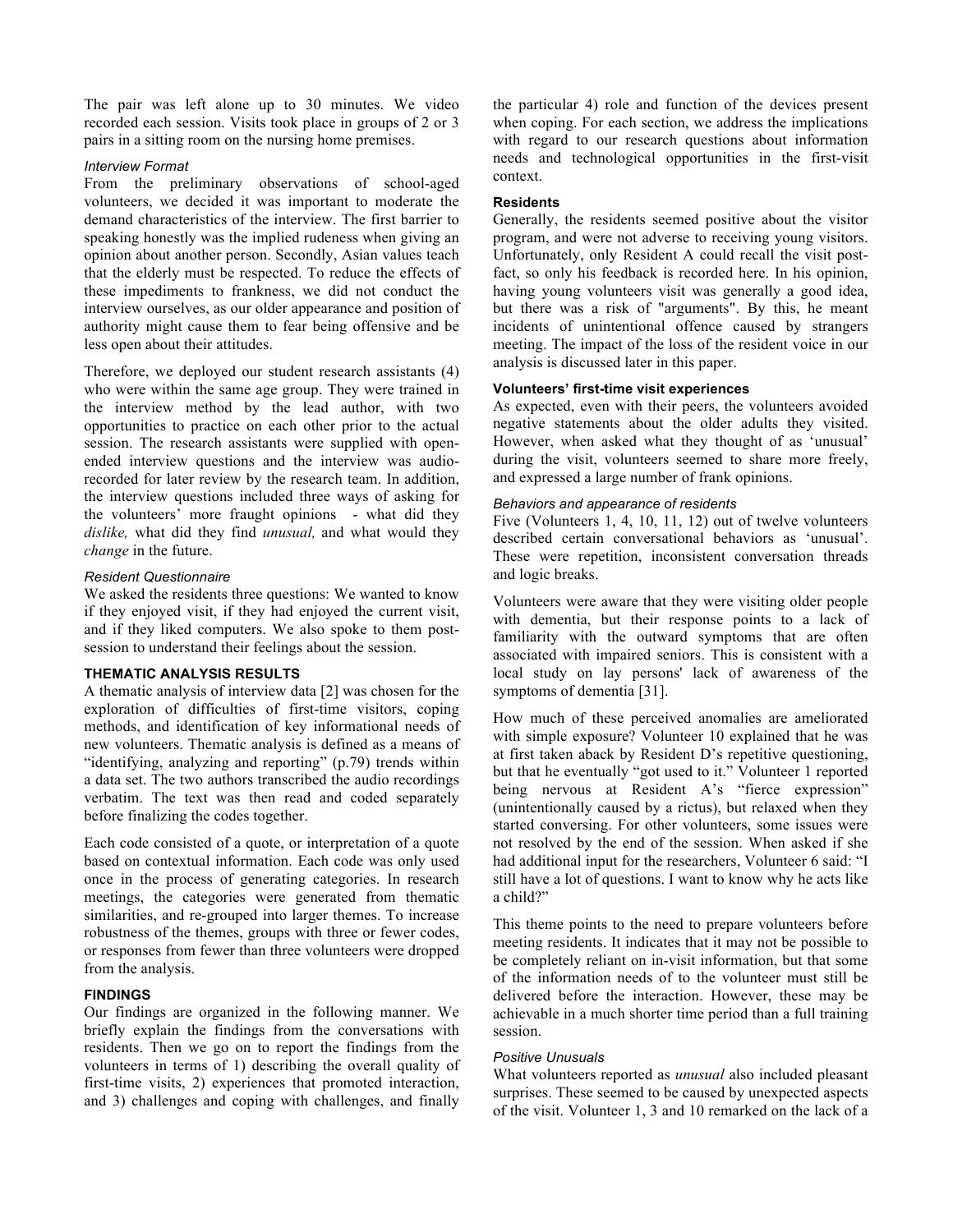language barrier (when speaking English). Visitor 12 remarked it was nice to "see elderly as nice and kind as opposed to grumpy and cranky". Also listed as unusual was his perception of the home: "The place is clean and comfortable".

Resident A and D are the more personable residents, even though they are not exceptions among the other residents who have dementia. The volunteers' reactions to their pleasant interactions revealed the existence of preconceptions that were skewed toward a less appealing image of nursing home residents, possibly described by the antonyms of *grumpy*, *cranky*, *dirty* and *uncomfortable*.

This finding is consistent with other research showing that the perception of the elderly and nursing homes in this country can be very negative. Historically, nursing homes were known as 'dying houses'. Cultural beliefs of 'bad luck' from these deaths often leads to vocal objections when nursing homes are placed in the housing estates, leading to lowered real estate value [28].

In this context, we can see the *positive unusuals* experience category as examples of breaking of misconceptions about care homes. The ability of a short 30-minute visit to change these damaging preconceptions underscores the importance supporting the first visit.

#### **Interpersonal Interaction Promoting Experiences**

Responses to the question of what the volunteers *liked* about the session helped to elaborate the nature of interaction promoting experiences and events. We found two main causes of positive interpersonal interactions.

# *Surprising Similarities*

In a similar vein as the theme of *positive unusuals*, was the realization among these young, college-aged students that they shared similarities with the residents (Volunteer 1, 7 and 11). Volunteer 1 stated that the visit was a good experience because "it shows how the younger and older generation are very similar". When reviewing the video, we saw that this dyad had long discussions about their common religion.

Volunteer 7 arrived at a conclusion of similarity in terms of reciprocity of giving between generations. He characterized Resident C as 'grandmotherly' and said: *Maybe we think they are really different from us, but the intention is the same… they care(d) for us, so it makes me think that maybe we can care more for them.*

Even racial differences seemed less important for one visitor. Volunteer 11 was initially concerned that his resident, an older lady of Chinese descent would reject him, since he was of Indian descent.

*At first I was scared. You know la, being Indian and then she's older, they don't always want to talk to us. She was very welcoming. I asked her if she minds and wanted to talk to me, and then she said ok she's fine. After that we talked* 

# *about growing up in a kampong (village). I didn't know we could have so much in common.*

Research on technology and intimacy places great importance of finding mutuality in boosting relationships [10]. This is particularly true among intergenerational dyads [16]. This finding on mutual identification supporting interaction indicates that the types of information needed to boost interactions may not be private, full-patient records, but rather information where parallels between the residents' background and that of younger volunteers can be drawn, e.g. schools attended, or places lived.

One way to formulate the guiding principle when creating holistic background information is that the purpose of such information should be to link the residents' history with the young volunteers' own experiences. However, this position is challenged by the aforementioned convergence of a high turnover rate of care workers, lack of holistic profiling practices, and a paucity of knowledgeable informants, causing residents with dementia to arrive at the home as effectively blank slates. To this end, a model of profiling similar to Webster & Hanson's work on *Portrait* [35] may be appropriate – any visitor, whether formal or informal – should be permitted to contribute to the development of the profile.

## *Achievements within the visit*

The second source of positive interaction was when volunteers managed to cause the resident to respond. For the volunteers, after feeling their way around, it was an 'Aha!' moment. Volunteer 5 reported feeling triumphant when Resident B "...really answers the questions. Then I know he can understand and wants to speak with me." For Volunteer 5 who felt particularly challenged due to Resident B's muffled speech and restlessness, she found it rewarding when "...he would share his story with me."

When asked to reflect on the session as a whole, Volunteer 7 and 10 reported that they were relieved when their first visit to a nursing home went well. Volunteer 2 struggled to express the emotion as part-relief, part joy, and said that she felt a "sense of achievement" from the session. This sense of performance attainment could have more than one cause.

On the one hand, the finding is germane with research on family caregivers and conversational support via technology, which also reported a sense of satisfaction attained when family members held richer conversations than previously possible with their loved ones [1]. On the other hand, the sense of 'attainment' is an additional, possibly culturally rooted quality. Recently, research on caregiver burden among primary caregivers in Singapore found a unique dimension of worry about caregiving performance [19], and replicated in Chinese data [20]. The authors attribute it to an Asian cultural attitude, where values of obligation to caregiving for older family members are highly influential [19]. Volunteer 7's earlier quote on the reciprocity of care supports this position, as does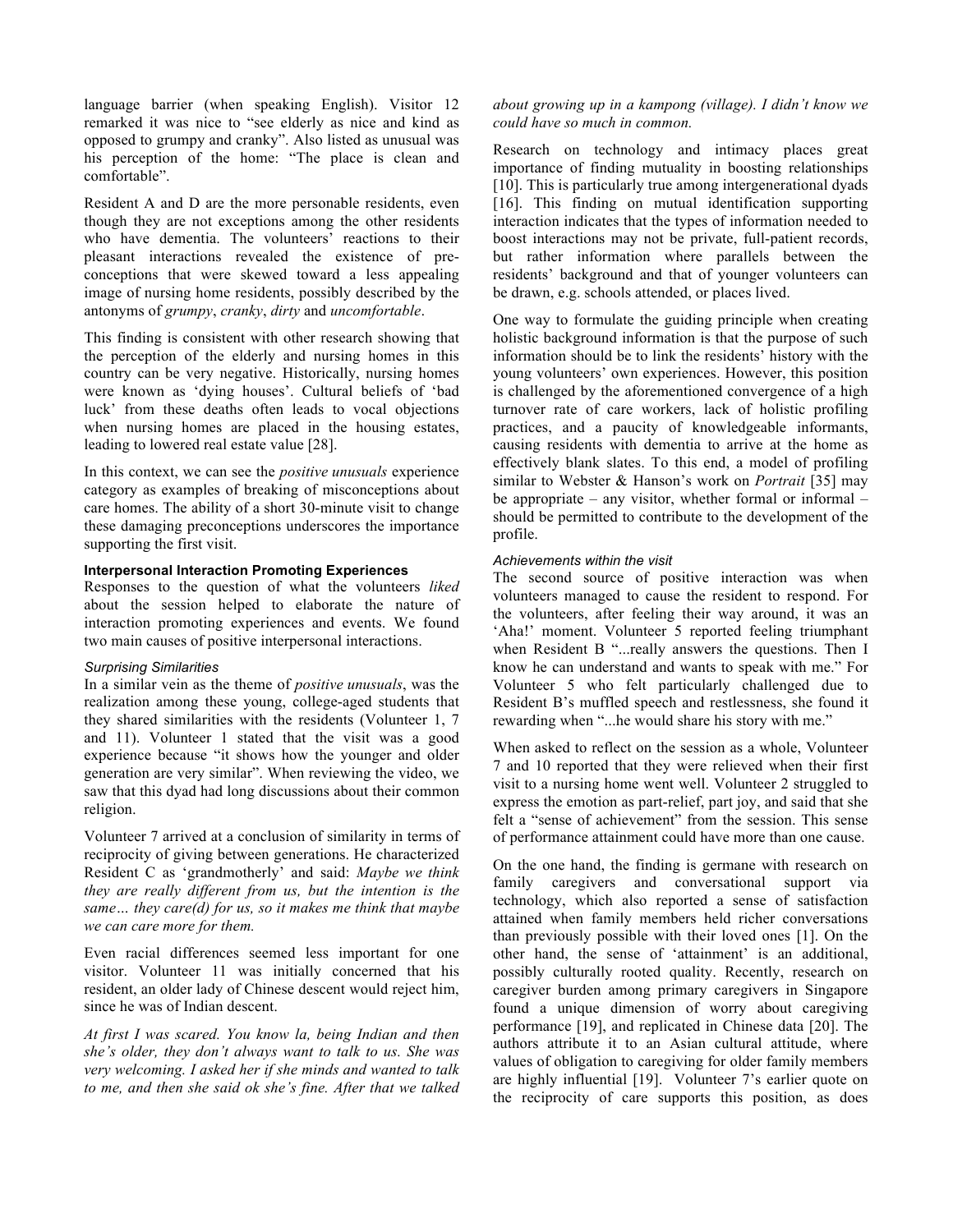Volunteer 8's observation that older adults in general "treat others like family". It should be noted here that all the volunteers observed cultural protocol and addressed the residents as 'Auntie' and 'Uncle', despite the newness of the relationship.

Given this finding, it seems that volunteers require information that quickly results in a sense of performance achievement for the volunteer. **T**his might take the form of 'known to work' activities such as popular reminiscence videos or bingo. Alternatively, suggesting highly individualized activities, that have been previously known to trigger responses in a particular resident may also be of use. This finding argues for profiling systems that collect, store and disseminate not just biographical information, but information about occupations that each individual found to be engaging.

It should be pointed out here that the opposite may also be true with activity preferences – information should also be provided to the volunteer as to what are important areas to *avoid* for a particular resident, so as to reduce the likelihood of disappointment for both parties.

We discuss next the areas of challenge for the volunteers, and examine their coping behaviors in face of a disappointing event during the visit.

## **Challenges and Coping**

Seven out of twelve volunteers reported some sense of initial awkwardness (Volunteers 2, 4, 5, 6, 7, 9, 11 and 12), indicating that there is much to be improved in the current experience. The volunteers report overcoming it by either working harder (Volunteer 5) or finding conversational topics of mutual interest (Volunteers 6, 7, 11 and 12). Finding topics of mutual interest also has a limited utility. When Volunteer 12 ran out of questions to ask Resident D, he again returned to feeling awkward and nervous.

#### **Devices: Interaction** *with* **and** *around*

The findings on the use and role of devices were reserved till last because the previous findings shed light on the way these devices were used.

#### *Effect of the presence of device*

Researchers use the term *intersubjectivity* or joint attention to describe the role of the device as point of focus, or a prop during the social interaction [8]. Consistent with previous research on conversation aids among formal caregivers [18,33,35], our volunteers also found that the device acted as a conversation trigger and a thing to do. Triggering conversation also included triggering laughter. Volunteer 2 enjoyed it when: "The cat thingy made us both laugh."

The particular function of focusing the resident was crucial when working with residents who were easily distracted, such as Resident B. In the videos, we observed Resident B scanning the room repeatedly in the no device condition, but seemed much more focused when offered an iPad or the

pet robot. Volunteer 5 was seen repeatedly gesturing to the iPad and guiding the Residents' hand to it.

As much as the presence of a device led to more social interaction, it also could very quickly cast a pall on the tone of the visit, as reported earlier. Resident A rejected the robot early in the session, saying "*This toy is not for me*." The context of the conversation implied that the soft-toy appearance was for girls, and not for him (a man). Resident B initially said no to the pet robot, stating "*Mother doesn't allow me to touch (animals)*". On the other extreme, Resident D spent most of her session petting and holding the robot close as if it were a pet. In this study, as with others [26], the animaloid form of pet robot led to more extreme and decisive rejections.

In comparison, the rejection of the iPad was less vehement, but had some unusual reasons, that we haven't seen in other literature on the viability of using iPads in dementia care [eg.15,29]. Both Resident B and C disliked that it was made of glass, and felt that it was fragile and therefore not for poking or touching. Resident C explained that she didn't want to touch it because "*If it breaks I don't have the money to pay for it.*" Reflecting on this response, the authors attributed it to this cohort growing up around more fragile glass products, with no experience with toughened glass products that are used in many devices today.

Resident A and D whose background included office work (and therefore monitor screens), were more amenable to using the iPad.

Individuals with dementia often reject objects offered for engagement the reasons for which are not always clear but may be tied to role identification and the facilitators ability to present the activity [5]. This leads us to the next theme, the behavior of the volunteers in coping with rejection.

# *Coping via device schema and ready recall*

On the whole, the volunteers coped better with the rejection of the iPad as opposed to the rejection of the pet robot. Successful copers found ways to talk *around* the features of the device. Volunteer 8 initiated a conversation about the various sizes of tablets and phones. He also talked about how it could be used for various work projects. This slower initiation period helped Resident C eventually start responding and attempting taps on the screen. Volunteer 5 presented the iPad as an instance of something more familiar. For example, she said that it's "...*like a TV, but you press at the screen*". Resident B was the most responsive during this session out of all his other sessions.

In the interview debrief, Volunteer 11 suggested that we should add other app options, because he felt he would have done better if he had had the opportunity to respond more flexibly to what he perceived were Resident D's preferences.

From these accounts of coping with rejection of the device, it seems that the iPad lent itself to volunteers being more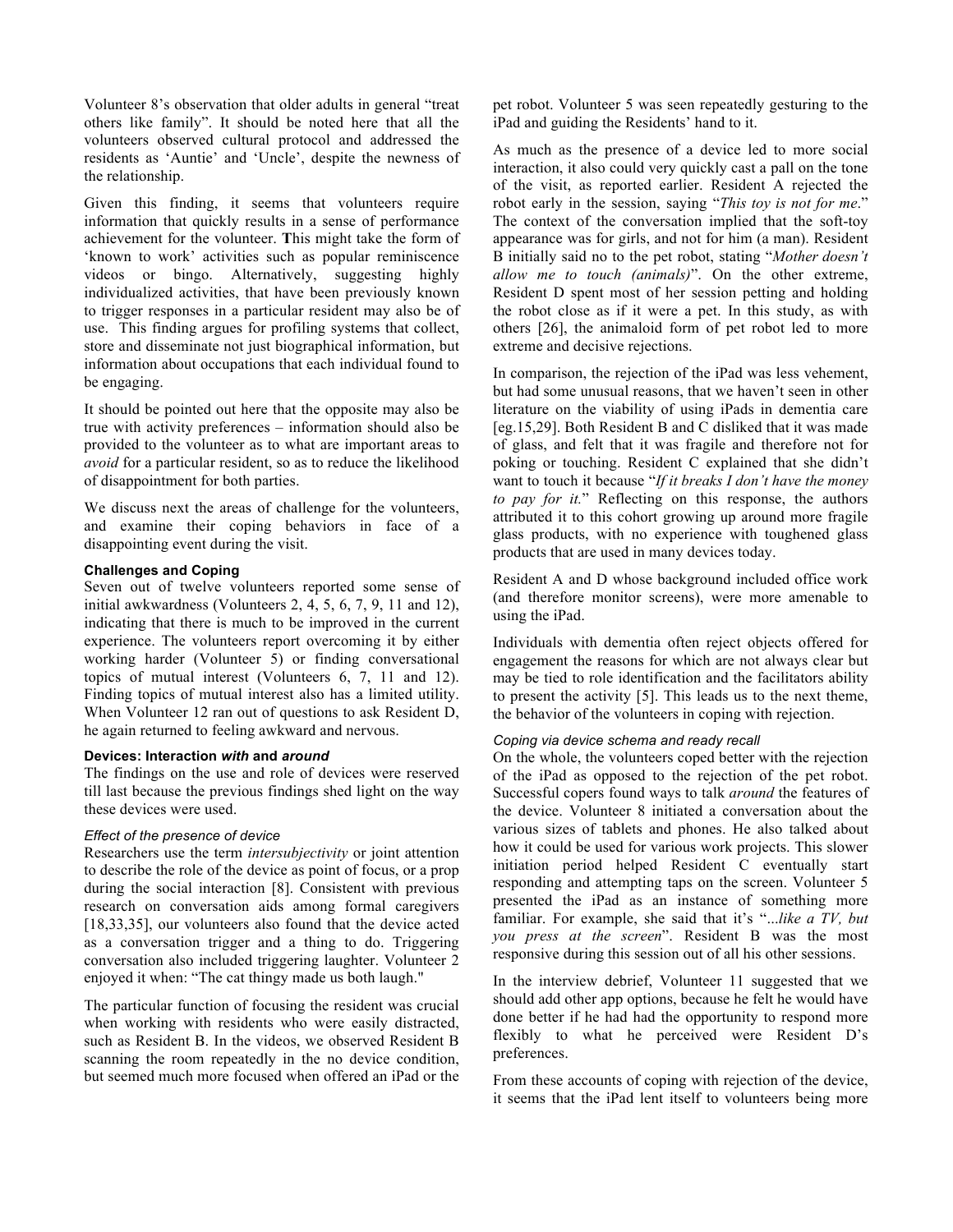creative and pro-active about finding new ways to engage the resident. Beyond talking directly about the content, some volunteers also talked *around* the apparent features of the device. Volunteers talked about the form of the tablet, the fragility of the glass, the cat in the app as compared to other apps, or different sizes of the tablet and different things that they use tablets for. Some of these conversations helped residents and volunteers find mutual topics of interest. The pet robot also triggered some *talking around*  conversations (e.g. pets – farm animals - chickens), but it seemed that the Volunteers had a harder time finding viable related topics. After trying, Volunteer 12 ended his session abruptly, saying: "She (Resident D) doesn't like the toy, so I can't do anything with her."

This pattern of coping led the researchers to speculate that young volunteers have so much previous experience with tablets that they have a ready recall of device schema in various contexts of use. It seems that they have a ready repertoire of conversations and knowledge of the functions of an iPad, which allows them to have, mid-conversation, a more easily available set of alternative interactions and conversation topics.

Volunteer 5's assessment of the session lends credence to our conclusion about mental readiness: *"We need to have the skill…and be familiar with the thing (iPad)…so that we can use it as a kind of complement."*

On an ending note, we saw that in the videos that even coping by finding alternative aspects of the iPad was quite quickly exhausted.

# **IMPLICATIONS FOR DESIGN**

We now examine the findings in light of our motivating research questions regarding the type of information needed in profiles, and the need to find new ways to deliver training.

#### **Systems for Volunteer Support**

We found that several needs of the volunteers with regard to the type of information a profile of residents with dementia might need. The findings point to new ways to structure the information to support the use of biographical or profile data. Specifically, we found that volunteers enjoyed finding way to identify with the residents who were effectively strangers. Mutuality of experience was an important building block of empathy and positive interactions. Volunteers also wanted information about what to avoid with regard to each resident, in order to avoid offence or doing something wrong.

Taken together, these findings point to a highly dynamic profiling system, one that has affordances for the collection, and sharing of personhood information about the individual with dementia. Future profiling may need to have features that help volunteers inform other volunteers of what worked with each resident, thus building a repository of valuable information about interacting with each resident. Such information contains elements of lived experience, indicating that the source of the information should ideally be from the persons who experienced the value of that information. In a sense, there is a potential here for crowdsourcing resident profiles in the absence of other sources. Unfortunately, this also implies extensive data input and collection. Consequently, the design of profiling systems should also find ways to connect automated data collection in supporting holistic, lived experience reporting.

The volunteering context, one where volunteers are often transient and inconstant in supply, implies that current training delivery systems are not viable. It argues instead that as much as possible, volunteers should be supported invisit, with optional deeper training provided external to the visit.

The findings suggest that the content of the in-visit support should be to promote knowing what to do, and when to do it. Volunteers needed a ready repertoire of activities, one preferably already customized to the needs of the resident with dementia. In effect, there is a need to support an efficient transfer of expertise, where volunteers are guided in-visit rather than pre-trained to proficiency. The coping patterns of volunteers, particularly when faced with device rejection or lack of familiarity, showed us that having ready alternatives was useful. In addition, volunteers suggested to us that we should add other options, indicating that supplying a series of options to cater to varied resident interests would also increase their ability to cope.

#### **Design Features of the In-Visit Support**

If some variant of an expert system is needed in this context, then what can we derive from this study regarding the design features that this expert system should have?

The finding of note was that the tablet device and its attendant functions seemed to lend itself to better *coping* by the volunteers. They found more ways to interact with the resident when there was a device present that they were better acquainted with. The value of the tablet was not just in the functions it afforded, but in the volunteers' own familiarity with its possibilities and schema as a tool. Thus, we conclude that among inexpert caregivers the use of a familiar device may *in itself* be a positive force toward volunteer efficacy.

However, when discussing this idea of tablet-supported volunteer activities with the nursing home staff, the occupational therapist expressed concern that it would not be used by non-English literate users, and by those who are not comfortable using such devices. As we saw with the robot, volunteers who have no experience with tablets may find it a burden, causing them to assess the session negatively. Therefore, while innovation is important, researchers may need to exercise caution when developing too novel interfaces or too novel interactions for caregivers who already have multiple responsibilities in-session.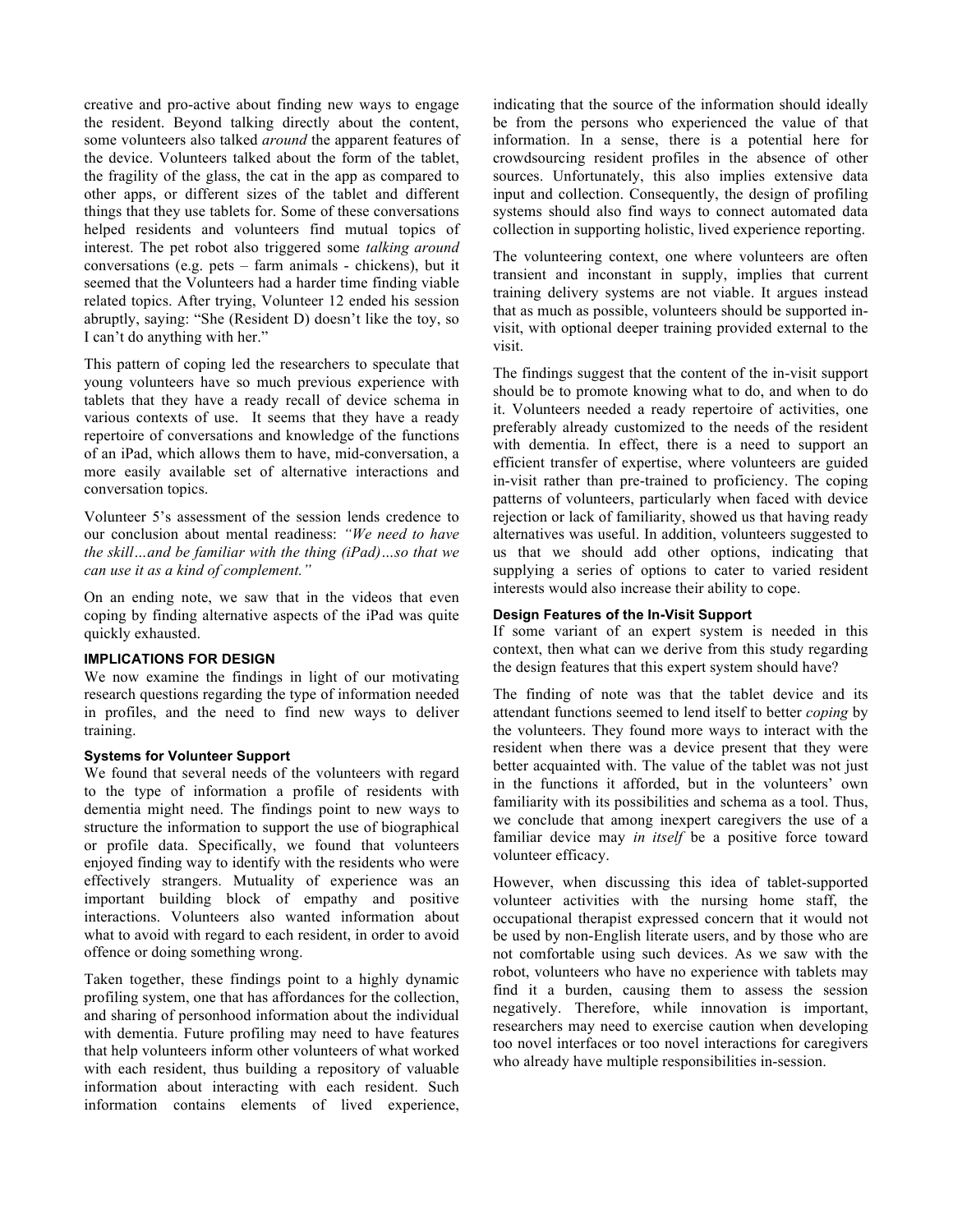# **Limitations**

The limitations of these findings are associated with the features of a qualitative, single-center study. The size of the sample studied and the siting in urban Asia limits the generalizability of study to urban, possibly Asian contexts only. Unfortunately, due to their impairments, the residents' voice could not be better incorporated into the findings. The sum result is that the implications for design have not yet accounted for the residents' wants.

## **CONCLUSION**

The care center observation and volunteer interview study provided new design implications on the challenges of that volunteers face when visiting people with dementia. We identified that for profiling systems, opportunities exist for volunteer-shared data that enables sharing between volunteers, and for information that enables empathy and finding mutuality of experience with the nursing home resident.

Devices that are present during interactions with people with dementia represent an opportunity not just for supporting interactions as with previous research, but supporting in-visit expertise development for the volunteer. However, we also found that device novelty in this context should be approached with caution, since this may result in negative outcomes for the volunteer. Instead, the findings indicate that innovations to support in-visit training and profiling should take place via technologies that volunteers are already comfortable using.

Our future work will focus on the development of such systems towards the improvement of the in-visit volunteer experience. Such work will represent a step toward improving the quality of care for residents of nursing homes with dementia.

# **REFERENCES**

- 1. Arlene J. Astell, Maggie P. Ellis, Lauren Bernardi, et al. 2010. Using a touch screen computer to support relationships between people with dementia and caregivers. *Interacting with Computers* 22, 4: 267–275. http://doi.org/10.1016/j.intcom.2010.03.003
- 2. Virginia Braun and Victoria Clarke. 2006. Using thematic analysis in psychology. *Qualitative Research in Psychology* 3, 2: 77–101. http://doi.org/10.1191/1478088706qp063oa
- 3. Alessia Cadamuro and Valentijn Visch. 2013. "What Remains?": A Persuasive Story Telling Game. In *Games for Health*, Ben Schouten, Stephen Fedtke, Tilde Bekker, Marlies Schijven and Alex Gekker (eds.). Springer Fachmedien Wiesbaden, Wiesbaden, 153–160. Retrieved March 21, 2016 from http://link.springer.com/10.1007/978-3-658-02897-8\_11
- 4. Jenny C. C. Chung. 2009. An intergenerational reminiscence programme for older adults with early dementia and youth volunteers: values and challenges. *Scandinavian Journal of Caring Sciences* 23, 2: 259–264. http://doi.org/10.1111/j.1471-6712.2008.00615.x
- 5. Jiska Cohen-Mansfield, Khin Thein, Maha Dakheel-Ali, and Marcia S. Marx. 2010. The underlying meaning of stimuli: Impact on engagement of persons with dementia. *Psychiatry Research* 177, 1–2: 216–222. http://doi.org/10.1016/j.psychres.2009.02.010
- 6. Thecla Damianakis. 2007. Volunteers' experiences visiting the cognitively impaired in nursing homes: a friendly visiting program. *Canadian Journal on Aging = La Revue Canadienne Du Vieillissement* 26, 4: 343–356. http://doi.org/10.3138/cja.26.4.343
- 7. Paul P. Falkowski. 2013. Volunteer programming impact on long-term care facilities. *Thesis*. Retrieved December 27, 2015 from http://digitalcommons.unl.edu/cehsdiss/169/
- 8. Gary Gowans, Richard Dye, Norman Alm, Phillip Vaughan, Arlene Astell, and Maggie Ellis. 2007. Designing the Interface Between Dementia Patients, Caregivers and Computer-based Intervention. *The Design Journal* 10, 1: 12–23. http://doi.org/10.2752/146069207789318018
- 9. Sara Raquel Costa Guerra, Sara Holtum Demain, Daniela Maria Pias Figueiredo, and Liliana Xavier Marques De Sousa. 2012. Being a Volunteer: Motivations, Fears, and Benefits of Volunteering in an Intervention Program for People With Dementia and Their Families. *Activities, Adaptation & Aging* 36, 1: 55–78. http://doi.org/10.1080/01924788.2011.647538
- 10. Marc Hassenzahl, Stephanie Heidecker, Kai Eckoldt, Sarah Diefenbach, and Uwe Hillmann. 2012. All You Need is Love: Current Strategies of Mediating Intimate Relationships Through Technology. *ACM Trans. Comput.-Hum. Interact.* 19, 4: 30:1–30:19. http://doi.org/10.1145/2395131.2395137
- 11. Sharon K. Holmberg. 1997. A walking program for wanderers: Volunteer training and development of an evening walker's group. *Geriatric Nursing* 18, 4: 160– 165. http://doi.org/10.1016/S0197-4572(97)90042-2
- 12. Alina Huldtgren, Fabian Mertl, Anja Vormann, and Chris Geiger. 2015. Probing the Potential of Multimedia Artefacts to Support Communication of People with Dementia. In *Human-Computer Interaction – INTERACT 2015*, Julio Abascal, Simone Barbosa, Mirko Fetter, Tom Gross, Philippe Palanque and Marco Winckler (eds.). Springer International Publishing, Cham, 71–79. Retrieved March 21, 2016 from http://link.springer.com/10.1007/978-3-319-22698-9\_6
- 13. Wallis Jansson, Britt Almberg, Margareta Grafström, and Bengt Winblad. 1998. The Circle Model—support for relatives of people with dementia. *International Journal of Geriatric Psychiatry* 13, 10: 674–681. http://doi.org/10.1002/(SICI)1099-

1166(1998100)13:10<674::AID-GPS840>3.0.CO;2-D

14. A. Jost, E. Neumann, and K.-H. Himmelmann. 2010. Synchronized communication between people with dementia and their volunteer caregivers. A video-based explorative study on temporal aspects of interaction and the transfer to education. *Current Alzheimer Research* 7, 5: 439–444.